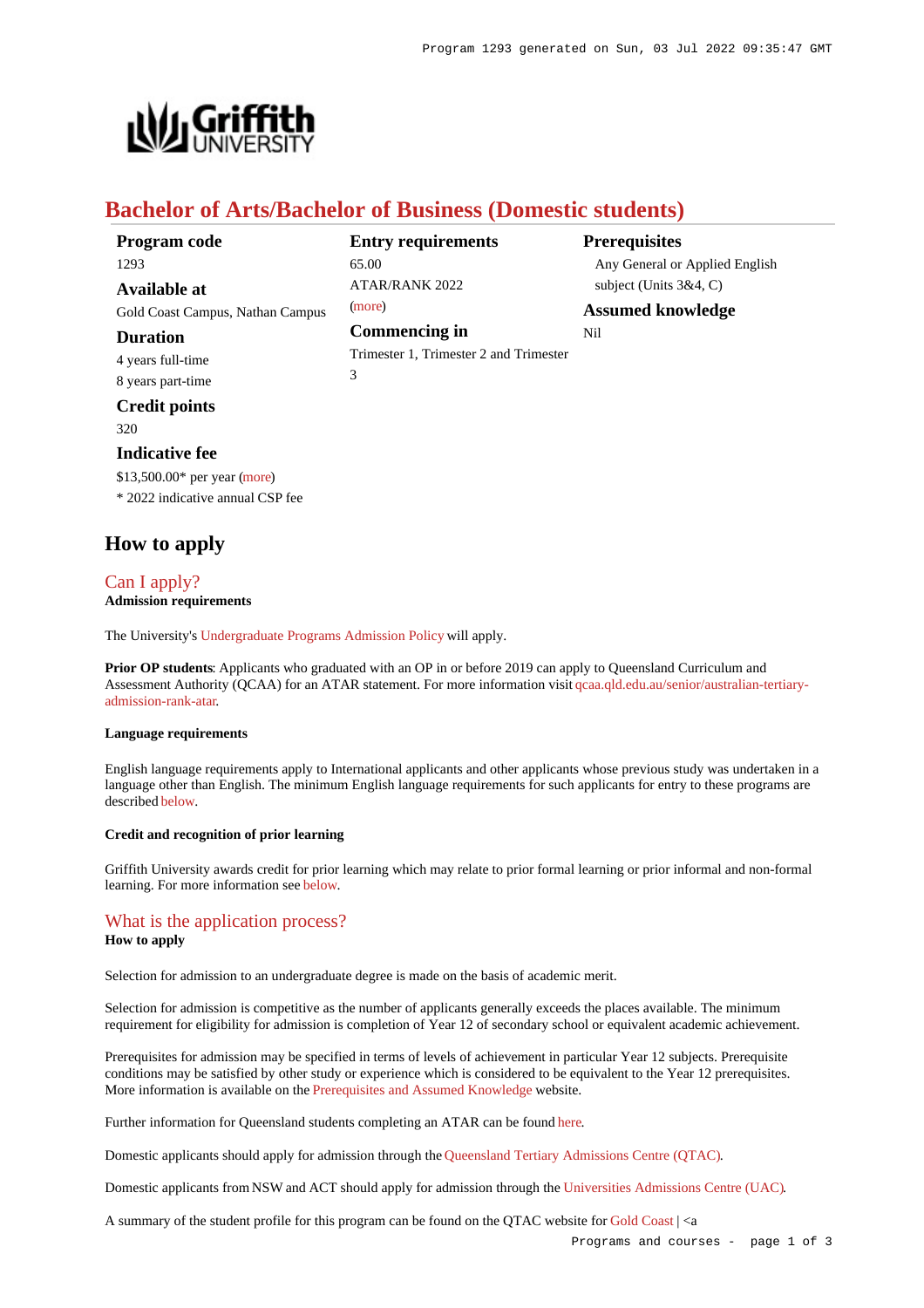href=https://www.qtac.edu.au/courses/listing/bachelor-of-arts-bachelor-of-business-226192/" target="\_blank">Nathan. The Rank profile is located on the **Student Profile** tab.

# [What are the language requirements?](https://www148.griffith.edu.au/programs-courses/Program/1293/HowToApply/Domestic#language)

## **Language requirements**

English language requirements apply to International applicants and other applicants whose previous study was undertaken in a language other than English. The minimum English language requirements for such applicants for entry to this program are as follows:

- A minimum overall band score of 6.5 on IELTS (Academic) with no sub-score of less than 6.0
- OR a minimum score of 575 on TOEFL
- *OR* an internet-based (iBT) TOEFL score of 79 (no sub-score less than 19)
- OR no score less than 3+ in each skill of the ISLPR (conducted by ISLPR Language Services only)
- OR a minimum overall score of 176 (no score less than 169) on C1 Advanced (formerly Cambridge Certificate in Advanced English) **or** C2 Proficiency (formerly Cambridge Certificate of Proficiency in English)
- *OR* an overall score of 58 in the Pearson Test of English (Academic) with no score less than 50.

English test results must be no more than two years old.

Applicants should refer to the following University policy for further information:

[Undergraduate Programs Admission Policy](http://policies.griffith.edu.au/pdf/Undergraduate Programs Admission Policy.pdf)

International students who successfully complete the [Direct Entry Program \(DEP\)](https://www.griffith.edu.au/international/griffith-english-language-institute/courses/direct-entry-program) will satisfy the English Language requirements for this Griffith degree.

The Direct Entry Program (DEP) is not available for Domestic students.

If you do not meet the University's specified English language requirements, you may wish to contact the Griffith English Language Institute to increase your eligibility for entering a Griffith University program. This Institute offers a number of English language and other courses at both its Brisbane and Gold Coast branches:

[Griffith English Language Institute](https://www.griffith.edu.au/international/griffith-english-language-institute)

## [What are the QTAC/UAC entry requirements?](https://www148.griffith.edu.au/programs-courses/Program/1293/HowToApply/Domestic#tac-entry-requirements) **QTAC application information**

#### **Bachelor of Arts/Bachelor of Business - Nathan**

**ATAR/RANK \***

65.00

**VET Qualification**

Certificate III

**QTAC code**

226192

**Duration**

4 years full-time

**Prerequisites**

Any General or Applied English subject (Units 3&4, C).

**Bachelor of Arts/Bachelor of Business - Gold Coast**

**ATAR/RANK \***

65.00